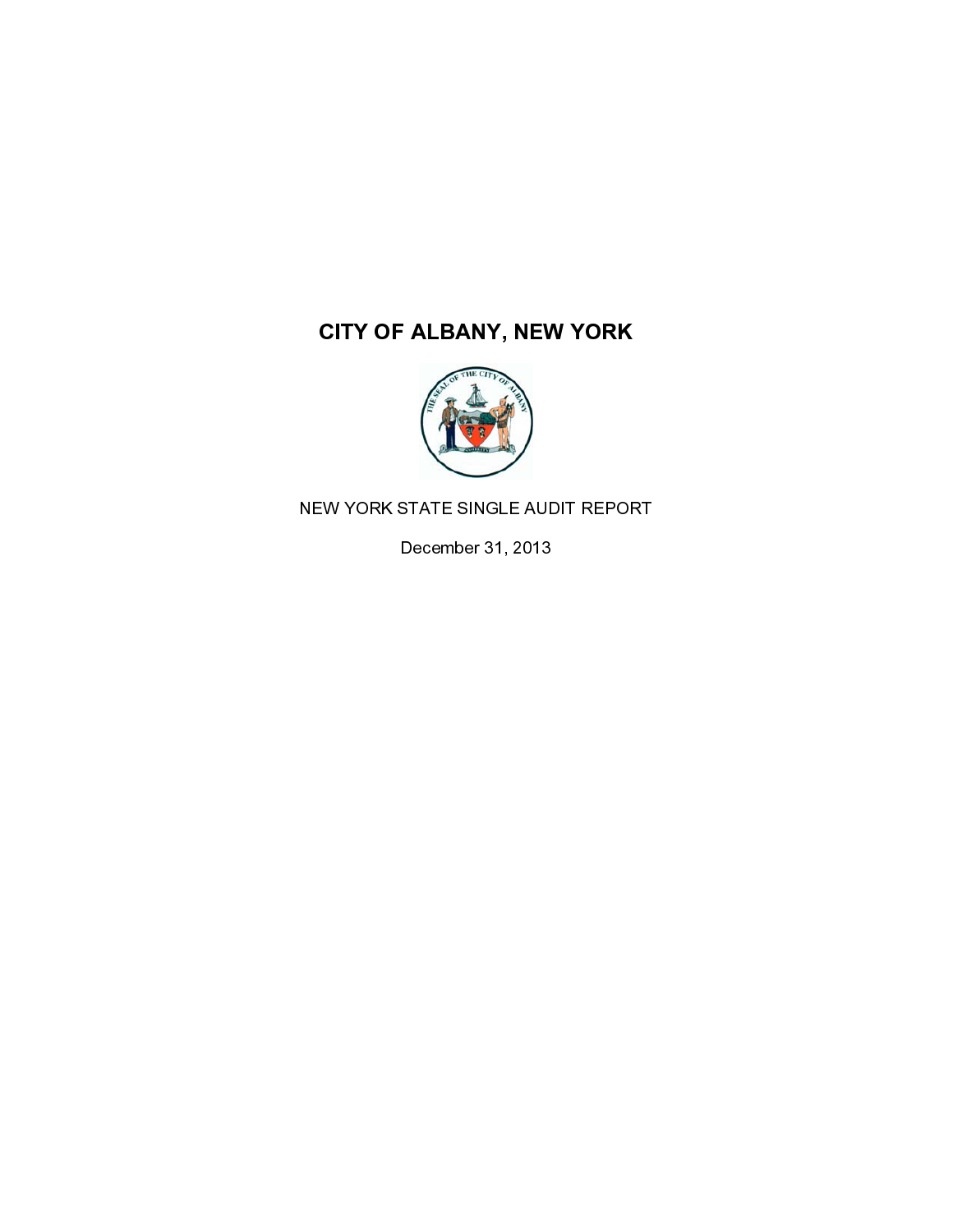## **CITY OF ALBANY, NEW YORK<br>NEW YORK STATE SINGLE AUDIT REPORT**

| <b>NEW YORK STATE SINGLE AUDIT REPORT</b>                                                                                                                                                  |              |  |
|--------------------------------------------------------------------------------------------------------------------------------------------------------------------------------------------|--------------|--|
| <b>TABLE OF CONTENTS</b>                                                                                                                                                                   |              |  |
|                                                                                                                                                                                            | Page         |  |
| Report on Compliance and Controls Over State Transportation<br>Assistance Expended Based on an Audit of Financial Statements<br>Performed in Accordance With Government Auditing Standards | $1-2$        |  |
| Schedule of State Transportation Assistance Expended                                                                                                                                       | $\mathbf{3}$ |  |
| Notes to Schedule of State Transportation Assistance Expended                                                                                                                              | 4            |  |
| Schedule of Findings and Questioned Costs for State Transportation<br><b>Assistance Expended</b>                                                                                           | $5-6$        |  |
|                                                                                                                                                                                            |              |  |
|                                                                                                                                                                                            |              |  |
|                                                                                                                                                                                            |              |  |
|                                                                                                                                                                                            |              |  |
|                                                                                                                                                                                            |              |  |
|                                                                                                                                                                                            |              |  |
|                                                                                                                                                                                            |              |  |
|                                                                                                                                                                                            |              |  |
|                                                                                                                                                                                            |              |  |
|                                                                                                                                                                                            |              |  |
|                                                                                                                                                                                            |              |  |
|                                                                                                                                                                                            |              |  |
|                                                                                                                                                                                            |              |  |
|                                                                                                                                                                                            |              |  |
|                                                                                                                                                                                            |              |  |
|                                                                                                                                                                                            |              |  |
|                                                                                                                                                                                            |              |  |
|                                                                                                                                                                                            |              |  |
|                                                                                                                                                                                            |              |  |
|                                                                                                                                                                                            |              |  |
|                                                                                                                                                                                            |              |  |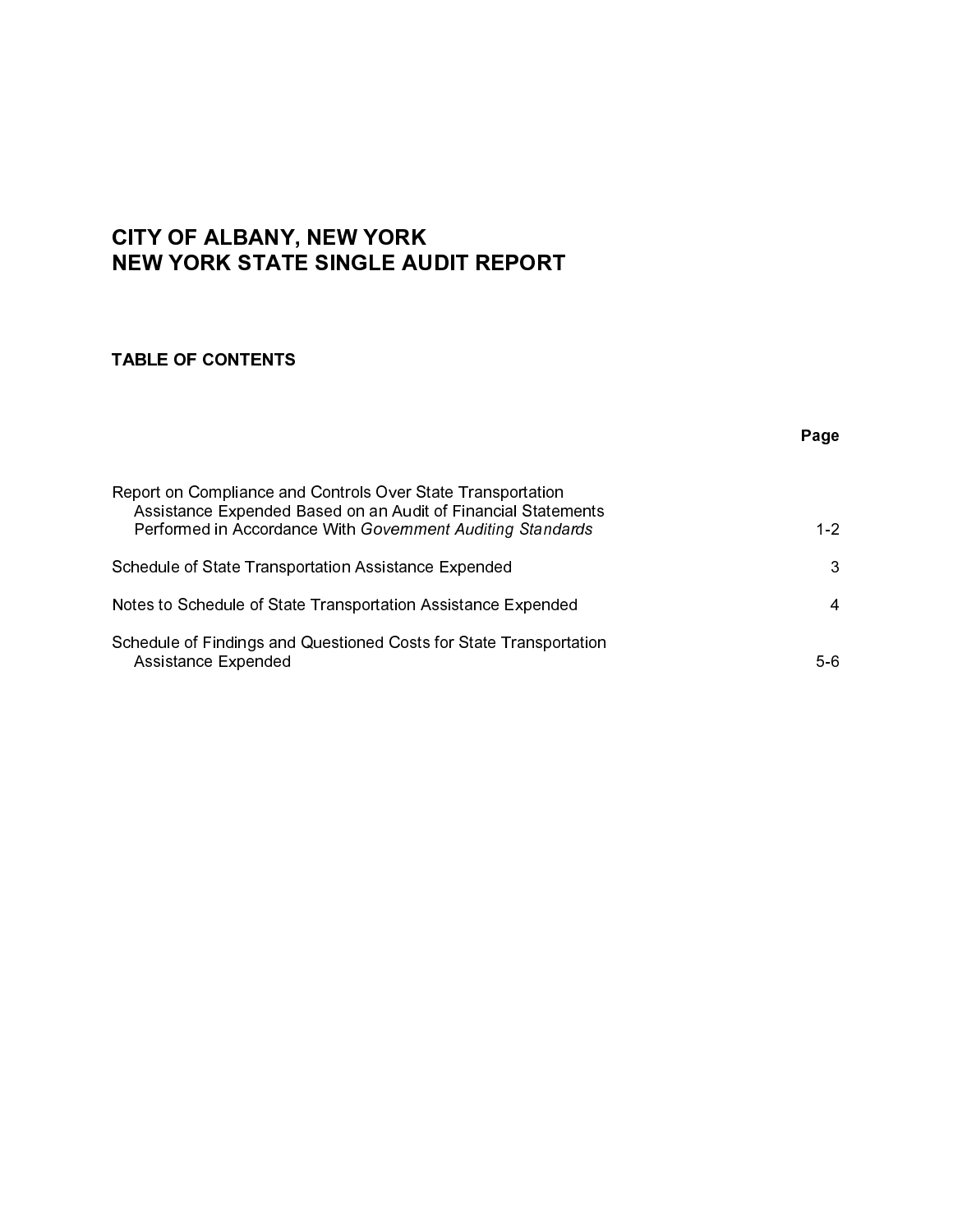

j

Members of the City Council City of Albany, NY

## **Compliance**

We have audited the City of Albany, New York's compliance with the types of compliance requirements described in the preliminary Draft Part 43 of the New York State Codification of Rules and Regulations (NYSCRR) that could have a direct and material effect on each of its state transportation assistance programs tested for the year ended December 31, 2013. The City of Albany, New York's state transportation assistance programs tested are identified in the summary of auditor's results section of the accompanying schedule of findings and questioned costs.

## Management's Responsibility

Management is responsible for compliance with the requirements of laws, regulations, contracts and grants applicable to its state transportation assistance programs.

## Auditor's Responsibility

**OVER STATE TRANSPORTATION ASSISTANCE EXPENDED BASED ON A<br>AUDIT OF FINANCIAL STATEMENTS PERFORMED IN ACCORDANCE WIT<br>AUDIT OF FINANCIAL STATEMENTS PERFORMED IN ACCORDANCE WIT<br>Compliance<br>Members of the Cty of Albany, New Yor AUDIT OF FINANCIAL STATEMENTS PERFORMED IN ACCORDANCE WITH COVERNMENT AUDITING STANDARDS**<br>
SCAPENIMENT AUDITING STANDARDS<br>
ON the more author (bit) of Albany, New York's complanes with the lypes of complance<br>
OR of Albany **GOVERNMENT AUDITING STANDARDS**<br>
Nembers of the City Council<br>
City of Albany, WY<br>
We have audited the City of Albany, New York's compliance with the types of compliance<br>
New York Right are collimned from the auternal of Br **Example 18** City Council<br>
City of Albany, NY<br>
Compliance<br>
We have audited the City of Albany, New York<br>
described in the preliminary Draft Part 43 of the<br>
(NYSCRR) that could have a direct and mate<br>
programs tested for th Our responsibility is to express an opinion on compliance for each of the City of Albany, New York's state transportation assistance programs tested based on our audit of the types of compliance requirements referred to above. We conducted our audit of compliance in accordance with auditing standards generally accepted in the United States of America; the standards applicable to financial audits contained in Government Auditing Standards, issued by the Comptroller General of the United States; and Draft Part 43 of NYSCRR. Those standards and Draft Part 43 of NYSCRR require that we plan and perform the audit to obtain reasonable assurance about whether noncompliance with the types of compliance requirements referred to above that could have a direct and material effect on the state transportation assistance programs tested occurred. An audit includes examining, on a test basis, evidence about the City of Albany, New York's compliance with those requirements and performing such other procedures as we considered necessary in the circumstances.

We believe that our audit provides a reasonable basis for our opinion on compliance for each state transportation assistance program tested. However, our audit does not provide a legal determination of the City of Albany, New York's compliance.

## **Opinion**

In our opinion, City of Albany, New York complied in all material respects with the requirements referred to above that could have a direct and material effect on each of its state transportation assistance programs tested for the year ended December 31, 2013.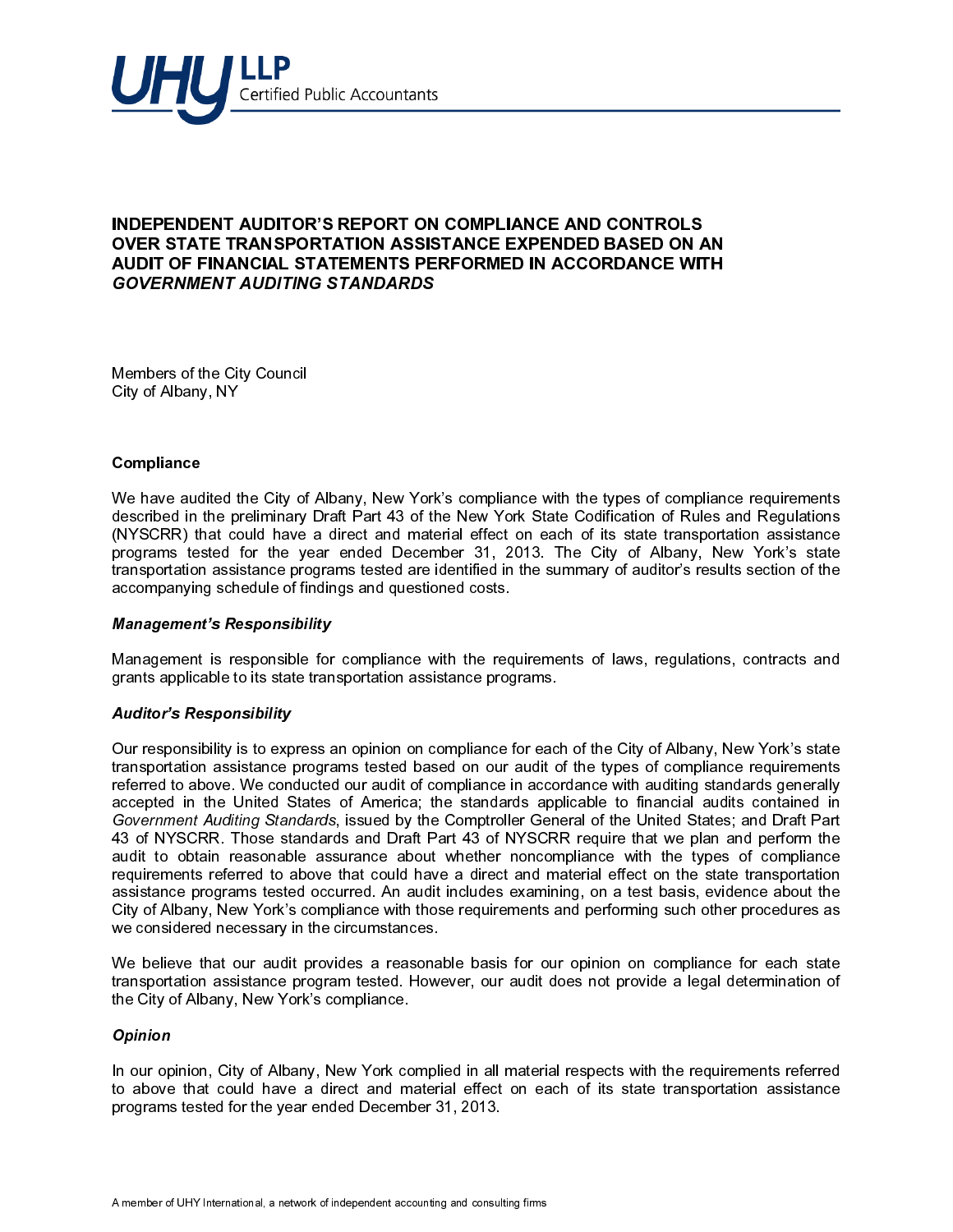

Management of the City of Albany, New York is responsible for establishing and maintaining effective internal control over compliance with the types of compliance requirements referred to above. In planning and performing our audit of compliance, we considered the City of Albany, New York's internal control over compliance with the types of requirements that could have a direct and material effect on state transportation assistance programs tested to determine the auditing procedures that are appropriate in the circumstances for the purpose of expressing an opinion on compliance for each state transportation assistance program tested and to test and report on internal control over compliance, but not for the purpose of expressing an opinion on the effectiveness of internal control over compliance. Accordingly, we do not express an opinion on the effectiveness of the City's internal control over compliance.

A deficiency in internal control over compliance exists when the design or operation of a control over compliance does not allow management or employees, in the normal course of performing their assigned functions, to prevent, or detect and correct, noncompliance with a type of compliance requirement of a state transportation assistance program on a timely basis. A material weakness in internal control over compliance is a deficiency, or combination of deficiencies, in internal control over compliance, such that there is a reasonable possibility that material noncompliance with a type of compliance requirement of a state transportation assistance program will not be prevented, or detected and corrected, on a timely basis. A significant deficiency in internal control over compliance is a deficiency, or a combination of deficiencies, in internal control over compliance that is less severe than a material weakness in internal control over compliance, yet important enough to merit attention by those charged with governance.

Our consideration of internal control over compliance was for the limited purpose described in the first paragraph of this section and was not designed to identify all deficiencies in internal control over compliance that might be material weaknesses or significant deficiencies. We did not identify any deficiencies in internal control over compliance that we consider to be material weaknesses. However, material weaknesses may exist that have not been identified.

Internal Control Over Compliance<br>
Management of the City of Albany,<br>
internal control over compliance with<br>
internal control over compliance<br>
and performing our addit of compliat<br>
and performing our addit of compliat<br>
tran We have audited the financial statements of the gover<br>presented component units, each major fund, and the aggre<br>cling's basic financial statements, and have issued our report<br>cling's basic financial statements, and have i We have audited the financial statements of the governmental activities, the aggregate discretely presented component units, each major fund, and the aggregate remaining fund information of the City of Albany, New York as of December 31, 2013 and for the year then ended, which collectively comprise the City's basic financial statements, and have issued our report thereon dated September 18, 2014, which contained unmodified opinions on those financial statements. Our audit was conducted for the purpose of forming opinions on the financial statements that collectively comprise the City of Albany, New York's basic financial statements. The accompanying schedule of state transportation assistance expended is presented for purposes of additional analysis as required by Draft Part 43 of NYSCRR, and is not a required part of the basic financial statements. Such information is the responsibility of management and was derived from and relates directly to the underlying accounting and other records used to prepare the basic financial statements. The information has been subjected to the auditing procedures applied in the audit of the basic financial statements and certain additional procedures, including comparing and reconciling such information directly to the underlying accounting and other records used to prepare the basic financial statements or to the basic financial statements themselves, and other additional procedures in accordance with auditing standards generally accepted in the United States of America. In our opinion, the schedule of state transportation assistance expended is fairly stated in all material respects in relation to the basic financial statements as a whole.

This report is intended so<br>the New York State Dep<br>anyone other than these<br><br><br><br>Albany, New York<br>September 18, 2014 This report is intended solely for the information and use of City of Albany, New York's management and the New York State Department of Transportation and is not intended to be and should not be used by anyone other than these specified parties.

UHY LLP<br>Albany, New York

September 18, 2014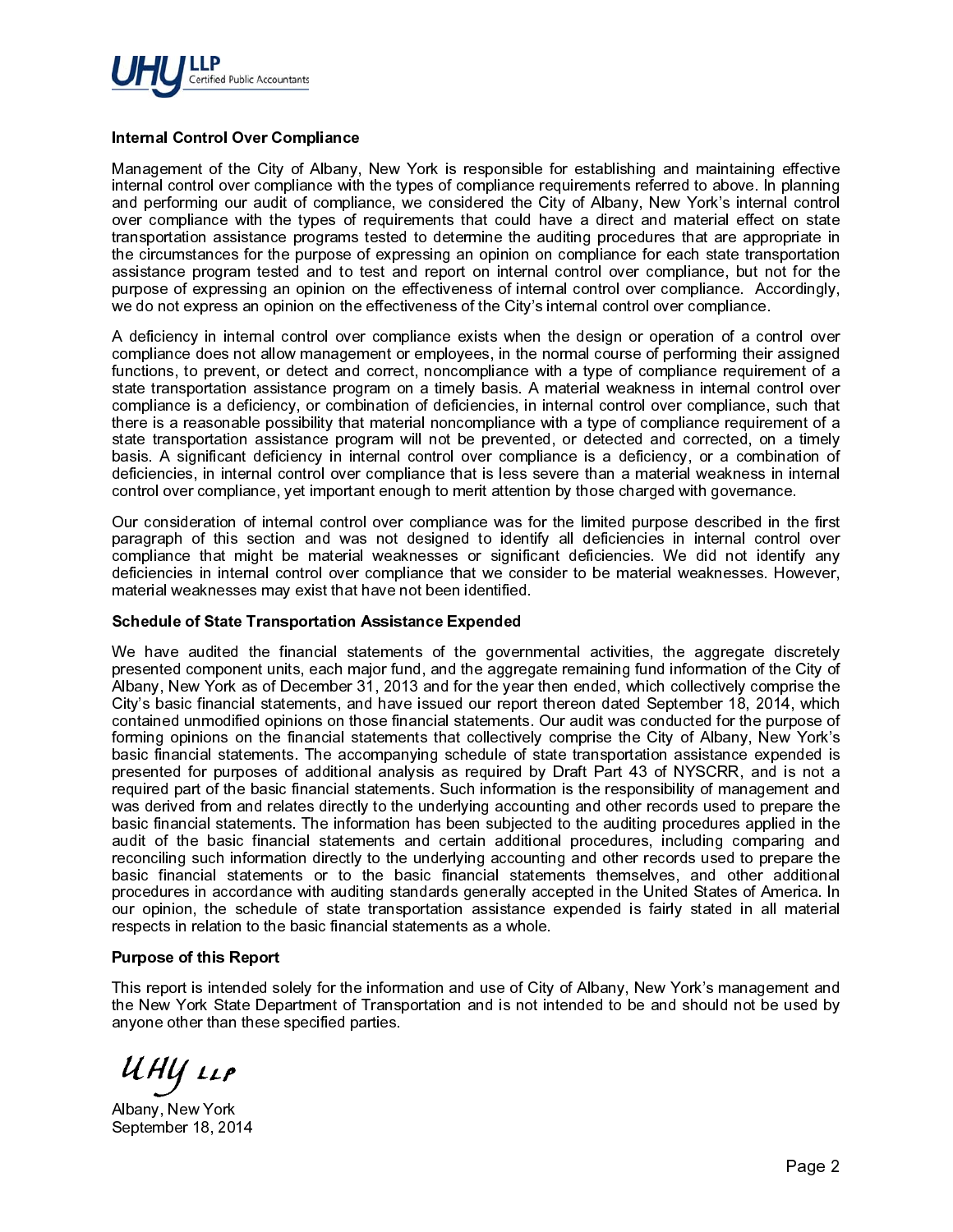| <b>Program Title</b>                                                                                                                                                                                                                                        | Contract #                              | <b>Expenditures</b>                          |
|-------------------------------------------------------------------------------------------------------------------------------------------------------------------------------------------------------------------------------------------------------------|-----------------------------------------|----------------------------------------------|
| Consolidated Local Street and Highway Improvement Program<br><b>Capital Reimbursement Component</b><br>ITS Transit Signal Priority Project - Washington and Western Avenues<br>Traffic Signal Improvements on New Scotland Avenue<br>ITS Signal School Zone | 112001<br>D032556<br>D032573<br>D033319 | \$<br>1,554,370<br>43,300<br>2,104<br>58,688 |
| Total                                                                                                                                                                                                                                                       |                                         | 1,658,462<br>\$                              |
|                                                                                                                                                                                                                                                             |                                         |                                              |
| See Notes to Schedule of State Transportation Assistance Expended                                                                                                                                                                                           |                                         |                                              |
|                                                                                                                                                                                                                                                             |                                         | Page 3                                       |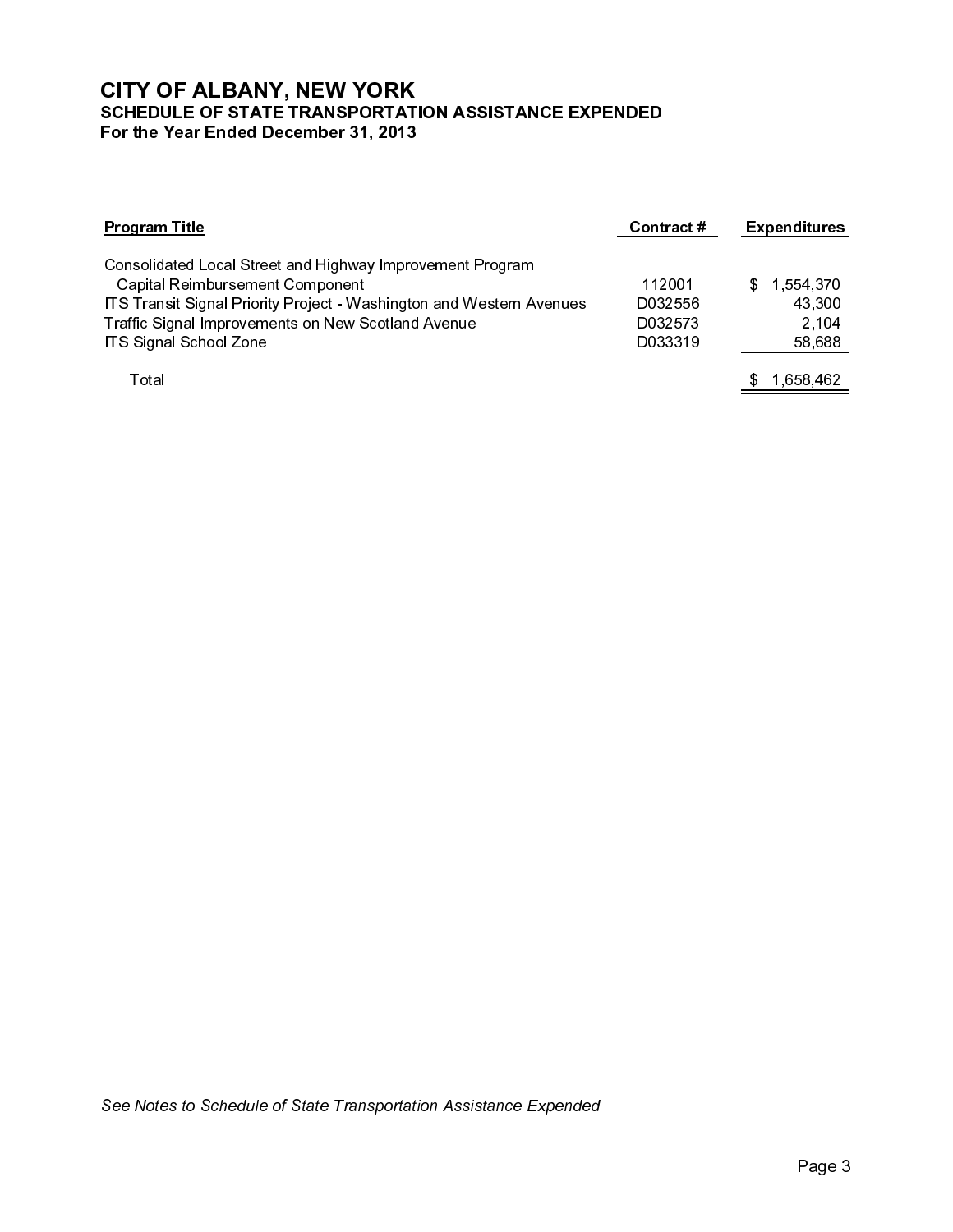# NOTES TO SCHEDULE OF STATE TRAI<br>ASSISTANCE EXPENDED<br>ASSISTANCE EXPENDED<br>For the Year Ended December 31, 2013<br>NOTE 1 — GENERAL<br>The accompanying Schedule of State Tran<br>Department of Transportation.<br>NOTE 2 — BASIS OF ACCOUNTI

ASSISTANCE EXPENDED<br>For the Year Ended December 31, 2013<br>NOTE 1 — GENERAL<br>New York presents the activity of all financial assistance prop<br>New York presents the activity of all financial assistance prop<br>Department of Transp For the Year Ended Decem<br>
NOTE 1 — GENERAL<br>
The accompanying Schedule<br>
New York presents the activity<br>
Department of Transportation<br>
NOTE 2 — BASIS OF ACCO<br>
The accompanying Schedule<br>
accrual basis of accounting<br>
NOTE 3 — NOTE 1 — GENERAL<br>The accompanying Schedule of State Transport<br>New York presents the activity of all financial<br>Department of Transportation.<br>NOTE 2 — BASIS OF ACCOUNTING<br>accrual basis of accounting.<br>NOTE 3 — MATCHING COST<br>M NOTE 1 — GENERAL<br>The accompanying Scl<br>New York presents the<br>Department of Transpo<br>NOTE 2 — BASIS OF ,<br>The accompanying Scl<br>accrual basis of accoun<br>NOTE 3 — MATCHING<br>Matching costs, i.e. th<br>expenditures. The accompanying Schedule of State Transportation Assistance Expended of the City of Albany, New York presents the activity of all financial assistance programs provided by the New York State Department of Transportation.

NOTE 2 — BASIS OF ACCOUNTING<br>The accompanying Schedule of State<br>accrual basis of accounting.<br>NOTE 3 — MATCHING COST<br>Matching costs, i.e. the City's share<br>expenditures. The accompanying Schedule of State Transportation Assistance Expended is presented using the accrual basis of accounting.

NOTE 3 — MATCHING COST<br>Matching costs, i.e. the City's<br>expenditures. Matching costs, i.e. the City's share of certain program costs, are not included in the reported expenditures.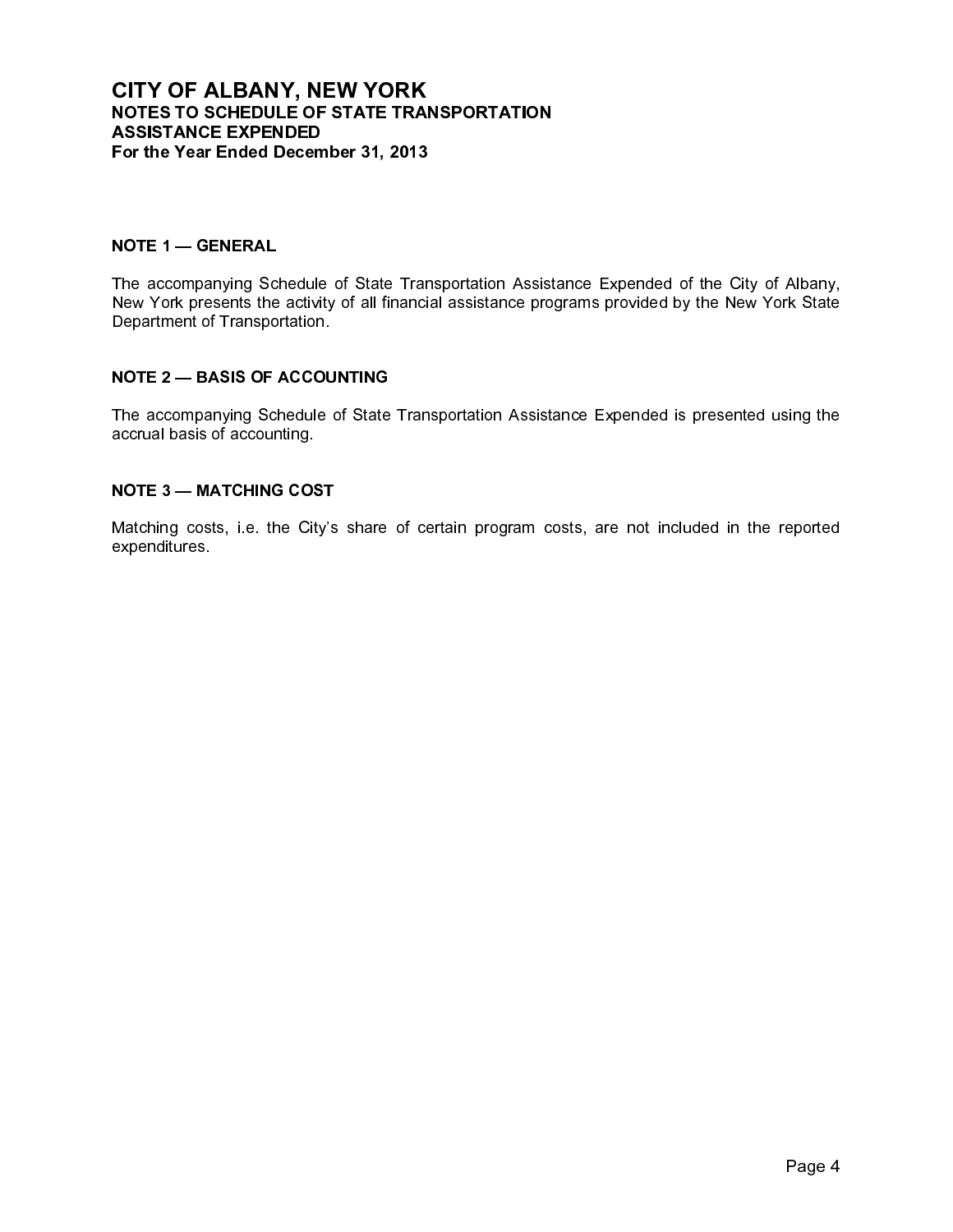## SCHEDULE OF FINDINGS AND QUESTI<br>STATE TRANSPORTATION ASSISTANC<br>STATE TRANSPORTATION ASSISTANC<br>For the Year Ended December 31, 2013<br>Summary of Audit Results:<br>Internal control over state transportation assements<br>in a Materia STATE TRANSPORTATION ASSISTANCE EXPENDED<br>For the Year Ended December 31, 2013<br>Summary of Audit Results:<br>Natarial voakness identified: No<br>Altarial weakness identified: No<br>- Significant deficiencies identified that are not c For the Year Ended December 31, 2013<br>
Summary of Audit Results:<br>
Intenal control over state transportation assistance expende<br>
• Material weakness identified: No<br>
• Significant deficiencies identified that are not conside<br>

Internal control over state transportation assistance expended:

- Material weakness identified: No
- Significant deficiencies identified that are not considered to be material weakness: No

Summary of Audit Results:<br>
Internal control over state transportation ass<br>
• Material weakness identified: No<br>
• Significant deficiencies identified that<br>
Type of auditors' report issued on complianc<br>
• Unmodified<br>
Identif Summary of Audit Results:<br>
Internal control over state tran<br>
• Material weakness ide<br>
• Significant deficiencie<br>
Type of auditors' report issued<br>
• Unmodified<br>
Identification of State Transpo<br>
• Consolidated Local St Type of auditors' report issued on compliance for programs tested:

• Unmodified

Identification of State Transportation Assistance Programs Tested:

• Consolidated Local Street and Highway Improvement Program